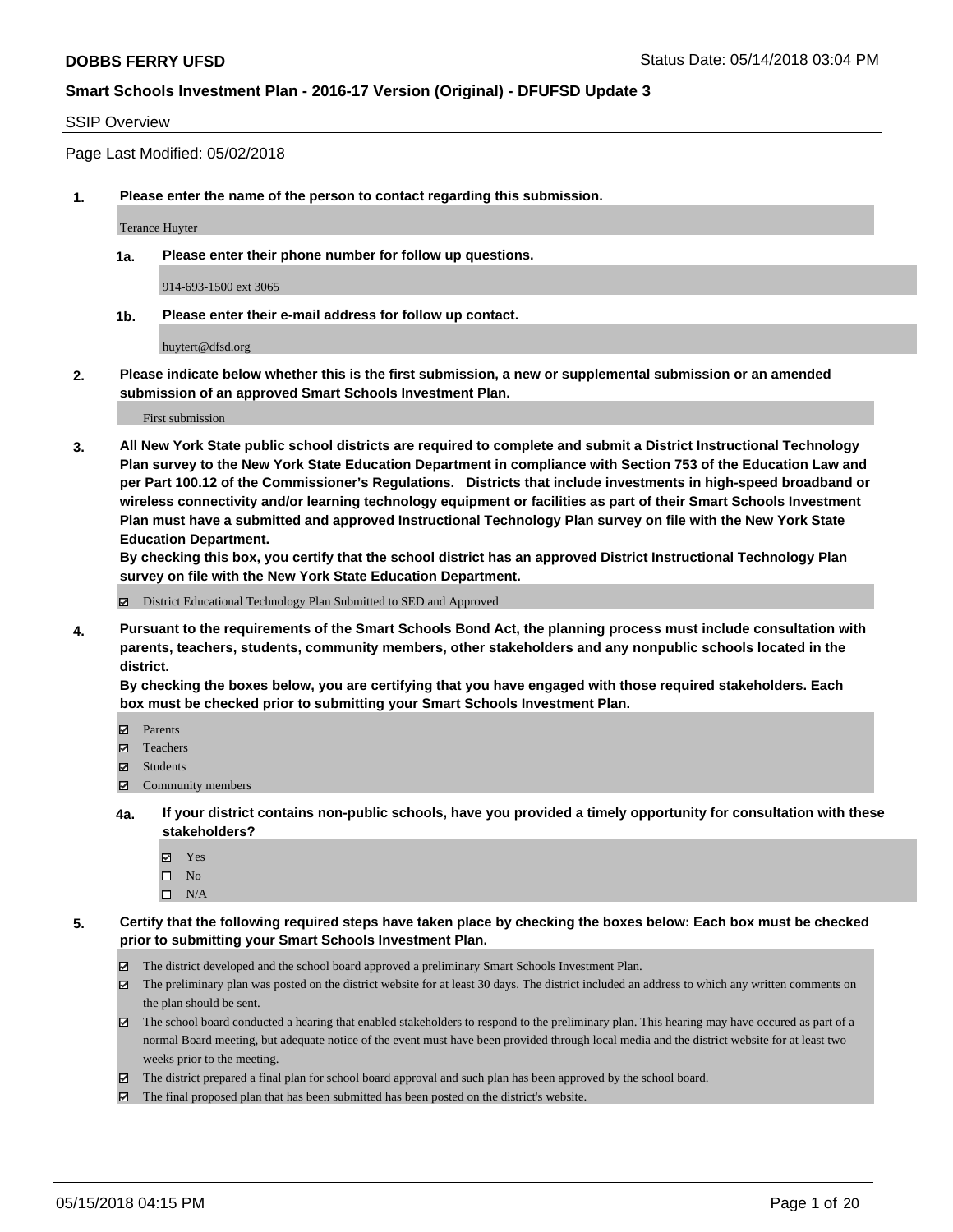SSIP Overview

Page Last Modified: 05/02/2018

**5a. Please upload the proposed Smart Schools Investment Plan (SSIP) that was posted on the district's website, along with any supporting materials. Note that this should be different than your recently submitted Educational Technology Survey. The Final SSIP, as approved by the School Board, should also be posted on the website and remain there during the course of the projects contained therein.**

DobbsFerrySSIPFinal.pdf

**5b. Enter the webpage address where the final Smart Schools Investment Plan is posted. The Plan should remain posted for the life of the included projects.**

http://www.dfsd.org/Page/1959

**6. Please enter an estimate of the total number of students and staff that will benefit from this Smart Schools Investment Plan based on the cumulative projects submitted to date.**

1,800

**7. An LEA/School District may partner with one or more other LEA/School Districts to form a consortium to pool Smart Schools Bond Act funds for a project that meets all other Smart School Bond Act requirements. Each school district participating in the consortium will need to file an approved Smart Schools Investment Plan for the project and submit a signed Memorandum of Understanding that sets forth the details of the consortium including the roles of each respective district.**

 $\Box$  The district plans to participate in a consortium to partner with other school district(s) to implement a Smart Schools project.

**8. Please enter the name and 6-digit SED Code for each LEA/School District participating in the Consortium.**

| <b>Partner LEA/District</b> | <b>ISED BEDS Code</b> |
|-----------------------------|-----------------------|
| (No Response)               | (No Response)         |

#### **9. Please upload a signed Memorandum of Understanding with all of the participating Consortium partners.**

(No Response)

**10. Your district's Smart Schools Bond Act Allocation is:**

\$367,973

**11.** Enter the budget sub-allocations by category that you are submitting for approval at this time. If you are not budgeting SSBA funds for a category, please enter 0 (zero.) If the value entered is \$0, you will not be required to complete that survey question.

|                                       | Sub-           |
|---------------------------------------|----------------|
|                                       | Allocations    |
| School Connectivity                   | 250,856        |
| Connectivity Projects for Communities | $\overline{0}$ |
| <b>Classroom Technology</b>           | 117,117        |
| Pre-Kindergarten Classrooms           | $\overline{0}$ |
| Replace Transportable Classrooms      | $\mathbf 0$    |
| High-Tech Security Features           | $\overline{0}$ |
| Totals:                               | 367,973        |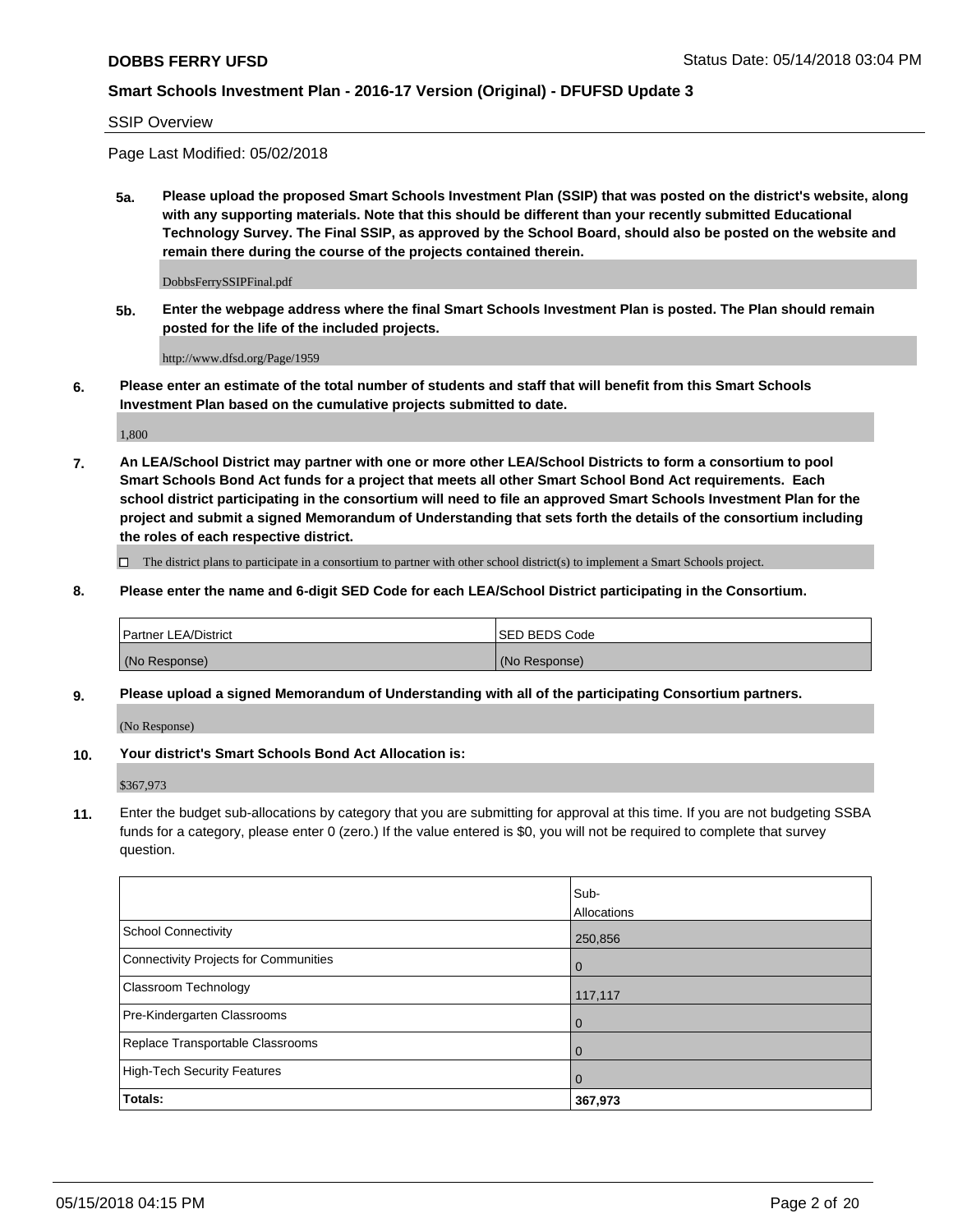#### School Connectivity

Page Last Modified: 05/02/2018

- **1. In order for students and faculty to receive the maximum benefit from the technology made available under the Smart Schools Bond Act, their school buildings must possess sufficient connectivity infrastructure to ensure that devices can be used during the school day. Smart Schools Investment Plans must demonstrate that:**
	- **• sufficient infrastructure that meets the Federal Communications Commission's 100 Mbps per 1,000 students standard currently exists in the buildings where new devices will be deployed, or**
	- **• is a planned use of a portion of Smart Schools Bond Act funds, or**
	- **• is under development through another funding source.**

**Smart Schools Bond Act funds used for technology infrastructure or classroom technology investments must increase the number of school buildings that meet or exceed the minimum speed standard of 100 Mbps per 1,000 students and staff within 12 months. This standard may be met on either a contracted 24/7 firm service or a "burstable" capability. If the standard is met under the burstable criteria, it must be:**

**1. Specifically codified in a service contract with a provider, and**

**2. Guaranteed to be available to all students and devices as needed, particularly during periods of high demand, such as computer-based testing (CBT) periods.**

#### **Please describe how your district already meets or is planning to meet this standard within 12 months of plan submission.**

As established by the Smart Schools Bond Act Guidance a precondition to utilizing the SSBA funds requires that the District must ensure adequate Internet bandwidth to further expand wireless connectivity for classrooms and additional technology devices for classrooms. The minimum adequate Internet bandwidth is 100 Mbps per 1,000 students to support the inclusion of additional learning technology devices for the classroom.

The Dobbs Ferry UFSD has a TLS connection from its Internet Service Provider (ISP) The Lower Hudson Regional Information Center (LHRIC)

with a contracted bandwidth of 200 Mbps and we are planning on using the funds to maximize our infrastructure and upgrade our internal connections

from 1 Gbps to 10 Gbps capabilities in alignment with our Instructional Technology Plan approved by NYSED. The LHRIC has assured us of

continuous support and additional bandwidth if required at times of demand such as distance learning, instructional technology activities and

computer based testing.

The district has invested already in a 1 to 1 initiative for instructional devices. The SSBA funding will provide for necessary upgrades to the infrastructure, school connectivity and instructional devices to ensure equitable access to technology resources for all the students.

- **1a. If a district believes that it will be impossible to meet this standard within 12 months, it may apply for a waiver of this requirement, as described on the Smart Schools website. The waiver must be filed and approved by SED prior to submitting this survey.**
	- $\Box$  By checking this box, you are certifying that the school district has an approved waiver of this requirement on file with the New York State Education Department.
- **2.** Connectivity Speed Calculator **(Required)**

|                  | Number of<br><b>Students</b> | Multiply by<br>100 Kbps | Divide by 1000 Current Speed<br>to Convert to<br>Required<br>Speed in Mb | lin Mb | Expected<br>Speed to be<br>Attained Within   Required<br>12 Months | <b>Expected Date</b><br>When<br>Speed Will be<br>Met |
|------------------|------------------------------|-------------------------|--------------------------------------------------------------------------|--------|--------------------------------------------------------------------|------------------------------------------------------|
| Calculated Speed | 1.460                        | 146,000                 | 146                                                                      | 200    | 200                                                                | <b>Currently Met</b>                                 |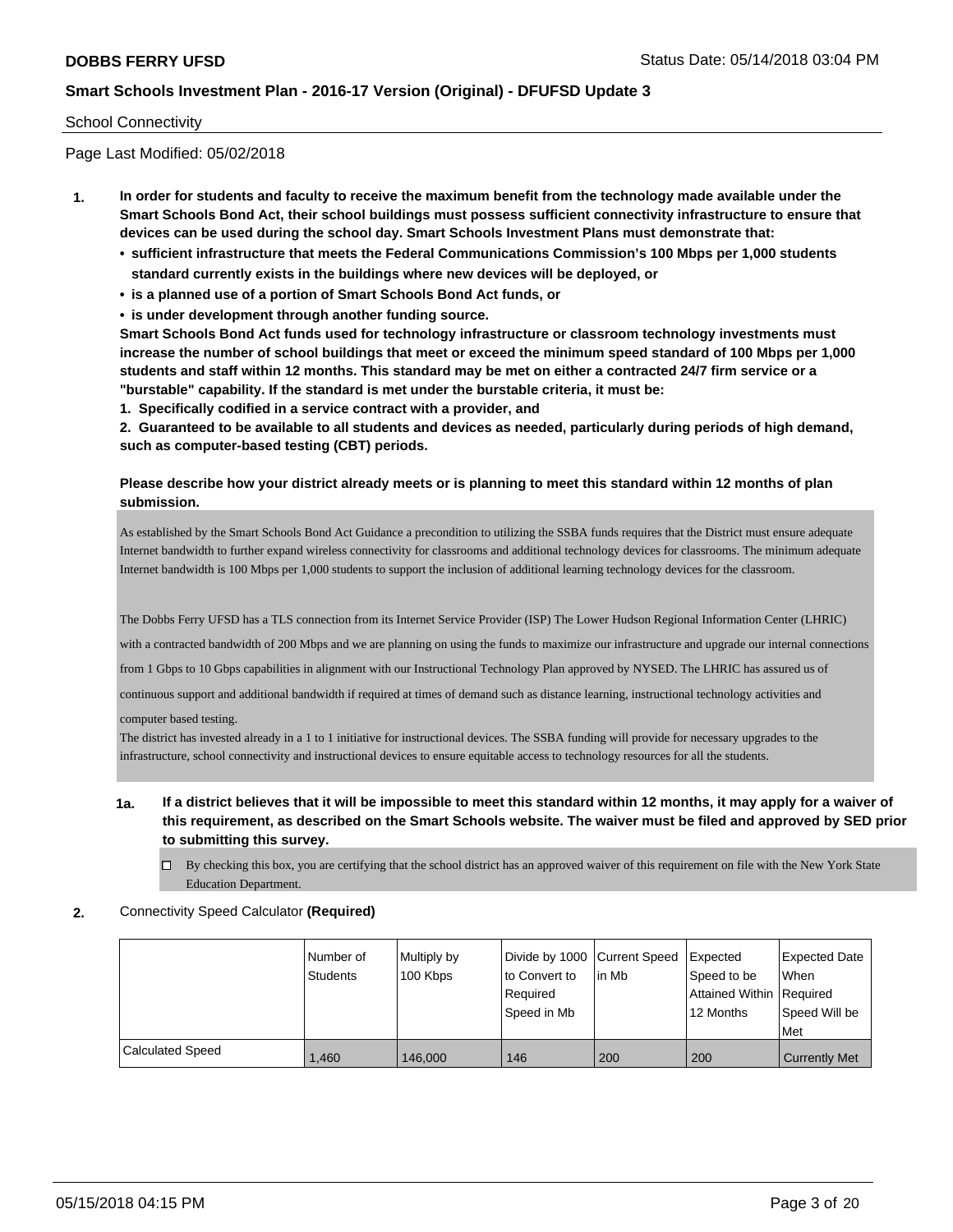#### School Connectivity

## Page Last Modified: 05/02/2018

### **3. Describe how you intend to use Smart Schools Bond Act funds for high-speed broadband and/or wireless connectivity projects in school buildings.**

The goal of the Smart Schools Bond Act is to increase use of and access to educational technology to improve learning and opportunity for students. The Dobbs Ferry UFSD will use part of the allocations from the Smart School Bond funding for School Connectivity upgrades. On July 21, 2015, school community stakeholders met to discuss options for allocating our Smart Schools Bond Act award from New York State. The categories identified were School Connectivity and Classroom Technology:

School Connectivity category will cover the replacement of and or upgrades to:

• Wifi Access Points: We would upgrade and replace the Access Points to the latest model that would allow better connectivity for staff and student devices.

• Switches: Replacement of older switches to upgraded switches with GB speeds would provide the district with faster more stable environment.

• Server: Adding new and replacing servers would replace old outdated servers.

• Infrastructure Wiring: Upgrading to 10GB speeds would provide students and staff with faster speeds wired and wireless.

These funds would allow us to obtain and upgrade newer Wifi access points, switches Infrastructure wiring and Server. This would provide us with the infrastructure needed to provide students and staff with wireless and faster connectivity throughout our district. It would also provide teachers and students with the tools necessary to improve their teaching through technology.

**4. Describe the linkage between the district's District Instructional Technology Plan and the proposed projects. (There should be a link between your response to this question and your response to Question 1 in Part E. Curriculum and Instruction "What are the district's plans to use digital connectivity and technology to improve teaching and learning?)**

As stated in our approved NYSED Instructional Technology Plan, the Dobbs Ferry Union Free School District is committed to the expanded use of technology as a means of improving teaching and learning.

• Enhanced digital connectivity and technology resources will allow teachers and students access to resources beyond the Dobbs Ferry schools via the internet.

• Students and teachers will be able to connect with learners throughout the world and bring that global perspective into classrooms.

Additionally, expanded connectivity and technology resources will support students as they have enhanced opportunities to express and communicate their learning to authentic audiences beyond the Dobbs Ferry community. Teaching and learning will also be enhanced as students are offered the opportunity provided via technology for real-time collaboration. These resources will support our commitment to 21st Century Learning and provide students with the skills necessary for success. By using these technologies, teaching and learning will be further enhanced as teachers are provided with the ability to connect with colleagues globally to share resources and lesson plans.

Using technology to accelerate learning and to bring the outside world into our classrooms will strengthen the teaching and learning experience for our students and school community.

**5. If the district wishes to have students and staff access the Internet from wireless devices within the school building, or in close proximity to it, it must first ensure that it has a robust Wi-Fi network in place that has sufficient bandwidth to meet user demand.**

#### **Please describe how you have quantified this demand and how you plan to meet this demand.**

The Dobbs Ferry UFSD has a TLS connection from its Internet Service Provider (ISP) The Lower Hudson Regional Information Center (LHRIC) with a bandwidth of 200 Mbps and we are planning on using the funds to maximize our infrastructure and upgrade our internal connections from 1 Gbps to 10 Gbps capabilities in alignment with our Instructional Technology Plan approved by NYSED. Once we complete the school connectivity upgrades our existing Aerohive Access Points will be fully running standards 802.11 AC with throughput speeds of at least 1 Gbps and single-link throughput of at least 500 Mbps.

# **6. As indicated on Page 5 of the guidance, the Office of Facilities Planning will have to conduct a preliminary review of all capital projects, including connectivity projects.**

**Please indicate on a separate row each project number given to you by the Office of Facilities Planning.**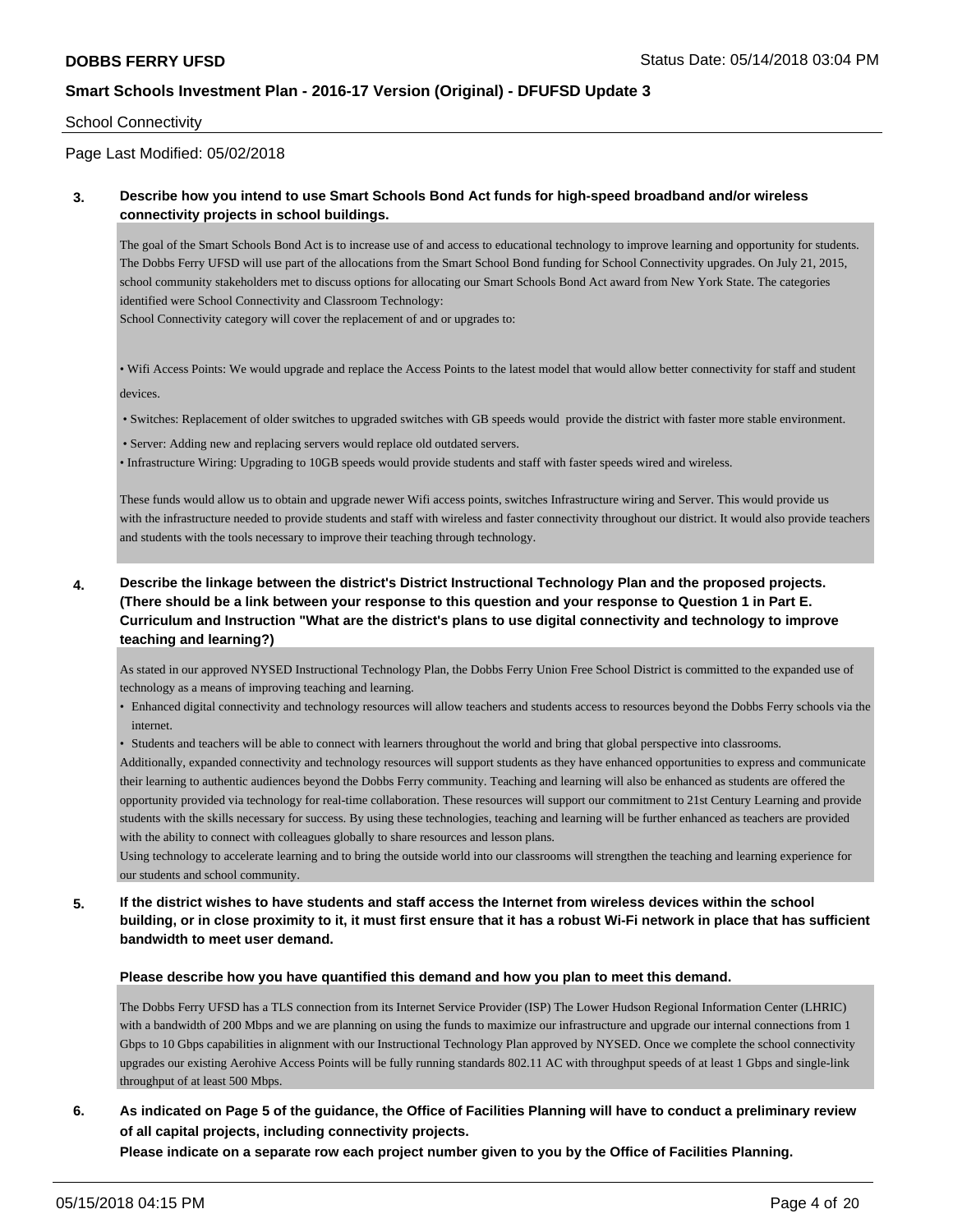#### School Connectivity

Page Last Modified: 05/02/2018

Project Number 66-04-03-03-7-999-BA1

**7. Certain high-tech security and connectivity infrastructure projects may be eligible for an expedited review process as determined by the Office of Facilities Planning.**

**Was your project deemed eligible for streamlined review?**

Yes

- **7a. Districts that choose the Streamlined Review Process will be required to certify that they have reviewed all installations with their licensed architect or engineer of record and provide that person's name and license number. The licensed professional must review the products and proposed method of installation prior to implementation and review the work during and after completion in order to affirm that the work was codecompliant, if requested.**
	- I certify that I have reviewed all installations with a licensed architect or engineer of record.
- **8. Include the name and license number of the architect or engineer of record.**

| Name                   | l License Number |
|------------------------|------------------|
| Erik James Wilson, AIA | 30521            |

**9.** If you are submitting an allocation for **School Connectivity** complete this table.

**Note that the calculated Total at the bottom of the table must equal the Total allocation for this category that you entered in the SSIP Overview overall budget.** 

|                                                   | Sub-          |
|---------------------------------------------------|---------------|
|                                                   | Allocation    |
| Network/Access Costs                              | 180,065       |
| Outside Plant Costs                               | (No Response) |
| <b>School Internal Connections and Components</b> | 70,791        |
| <b>Professional Services</b>                      | (No Response) |
| Testing                                           | (No Response) |
| <b>Other Upfront Costs</b>                        | (No Response) |
| <b>Other Costs</b>                                | (No Response) |
| Totals:                                           | 250,856       |

**10. Please detail the type, quantity, per unit cost and total cost of the eligible items under each sub-category. This is especially important for any expenditures listed under the "Other" category. All expenditures must be eligible for tax-exempt financing to be reimbursed through the SSBA. Sufficient detail must be provided so that we can verify this is the case. If you have any questions, please contact us directly through smartschools@nysed.gov. NOTE: Wireless Access Points should be included in this category, not under Classroom Educational Technology, except those that will be loaned/purchased for nonpublic schools. Add rows under each sub-category for additional items, as needed.**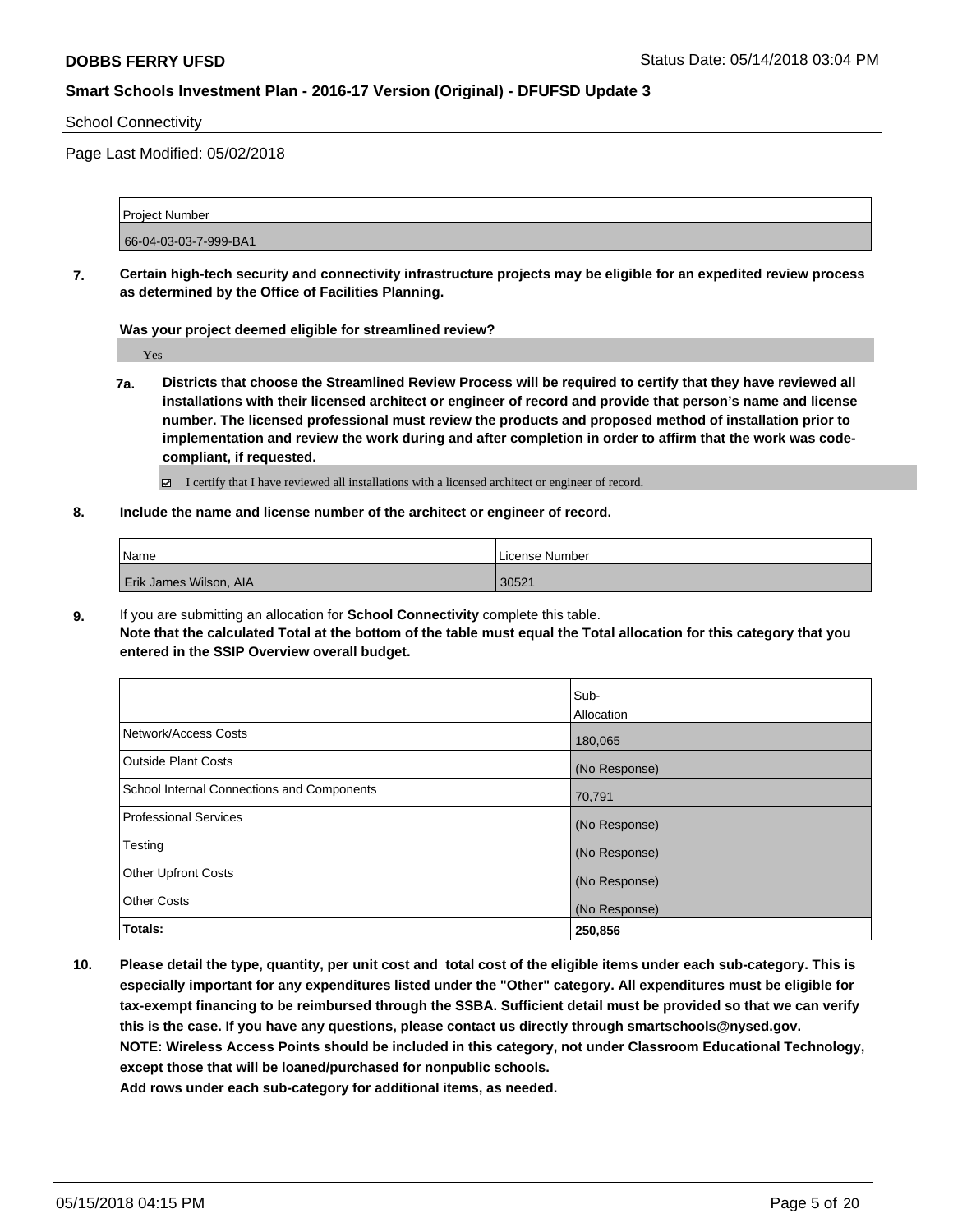## School Connectivity

| Select the allowable expenditure<br>type.<br>Repeat to add another item under<br>each type. | Item to be purchased                                                                                                                                                                     | Quantity       | Cost per Item | <b>Total Cost</b> |
|---------------------------------------------------------------------------------------------|------------------------------------------------------------------------------------------------------------------------------------------------------------------------------------------|----------------|---------------|-------------------|
| <b>Connections/Components</b>                                                               | Furnish and install fiber, fiber trays,<br>core holes, sleeves fire stop, conduits,<br>straps, pull boxes, velcro, cable<br>supports and terminate fiber ends at<br>HS/MS                | $\mathbf{1}$   | 48,360        | 48,360            |
| <b>Connections/Components</b>                                                               | Furnish and install 14 3M OM4 Patch<br>Cables                                                                                                                                            | $\mathbf{1}$   | 585           | 585               |
| <b>Connections/Components</b>                                                               | Furnish and install 14 5M OM4 Patch<br>Cables                                                                                                                                            | $\mathbf{1}$   | 780           | 780               |
| <b>Connections/Components</b>                                                               | Furnish and install sleeves and provide<br>coring for TC7 in gym area                                                                                                                    | $\mathbf{1}$   | 1,950         | 1,950             |
| <b>Connections/Components</b>                                                               | Furnish and install access panels for<br>TC7 3 needed                                                                                                                                    | $\mathbf{1}$   | 591           | 591               |
| <b>Connections/Components</b>                                                               | Furnish and install fiber, fiber trays,<br>core holes, sleeves fire stop, conduits,<br>straps, pull boxes, velcro, cable<br>supports and terminate fiber ends at<br>SH Elementary School | $\mathbf{1}$   | 17,550        | 17,550            |
| <b>Connections/Components</b>                                                               | Furnish and install 12 3M OM4 Patch<br>Cables                                                                                                                                            | $\mathbf{1}$   | 390           | 390               |
| <b>Connections/Components</b>                                                               | Furnish and install sleeves and provide<br>coring for TC3                                                                                                                                | $\mathbf{1}$   | 585           | 585               |
| <b>Network/Access Costs</b>                                                                 | <b>Switches Appliances</b>                                                                                                                                                               | 11             | 6,489         | 71,379            |
| <b>Network/Access Costs</b>                                                                 | Access Points: We would upgrade and<br>replace the Access Points to the latest<br>model that would allow better<br>connectivity for staff and student<br>devices.                        | 109            | 639           | 69,651            |
| <b>Network/Access Costs</b>                                                                 | Server                                                                                                                                                                                   | 1              | 20,211        | 20,211            |
| <b>Network/Access Costs</b>                                                                 | <b>Server Blade</b>                                                                                                                                                                      | $\overline{2}$ | 9,412         | 18.824            |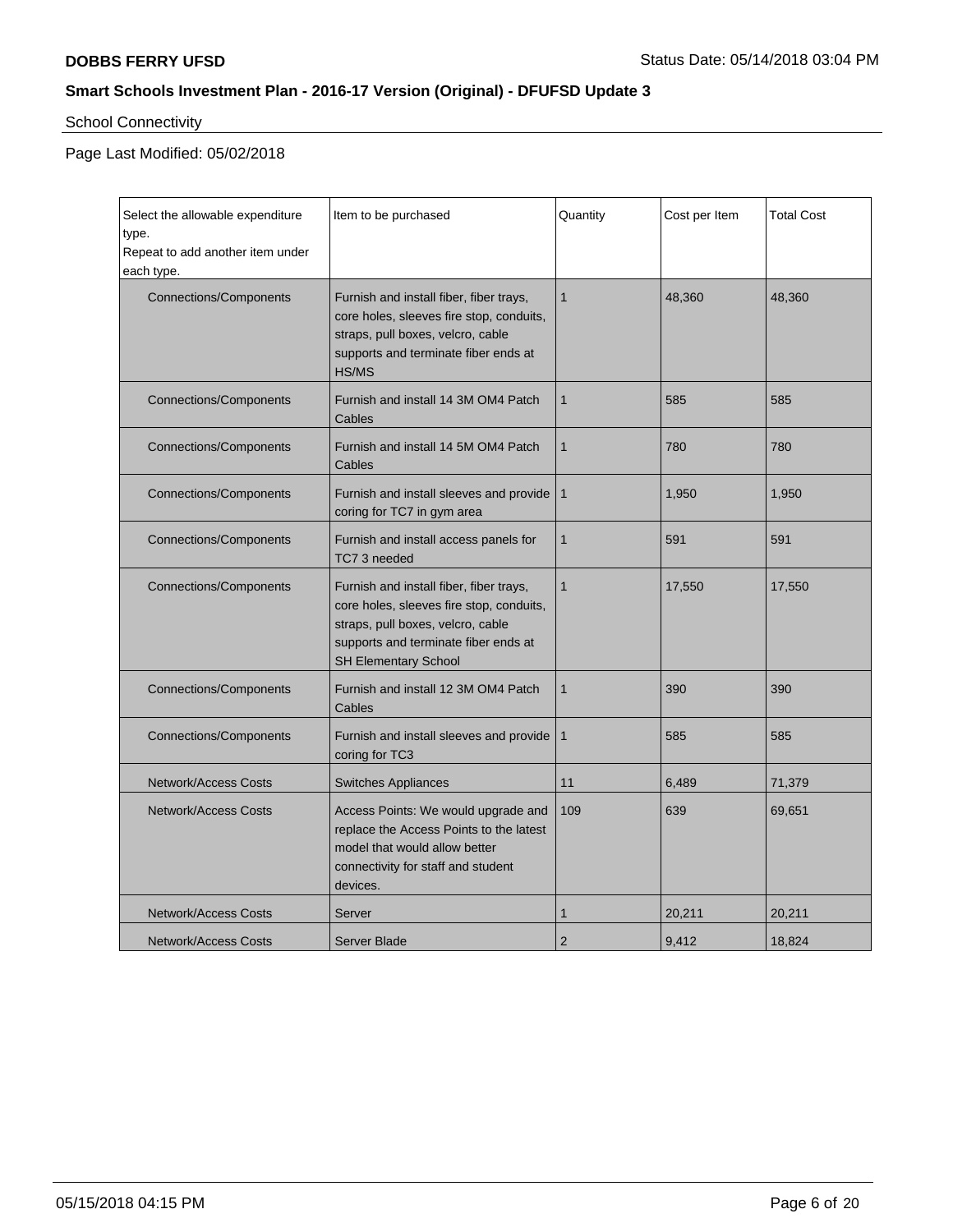Community Connectivity (Broadband and Wireless)

Page Last Modified: 10/17/2016

**1. Describe how you intend to use Smart Schools Bond Act funds for high-speed broadband and/or wireless connectivity projects in the community.**

(No Response)

**2. Please describe how the proposed project(s) will promote student achievement and increase student and/or staff access to the Internet in a manner that enhances student learning and/or instruction outside of the school day and/or school building.**

(No Response)

**3. Community connectivity projects must comply with all the necessary local building codes and regulations (building and related permits are not required prior to plan submission).**

 $\Box$  I certify that we will comply with all the necessary local building codes and regulations.

**4. Please describe the physical location of the proposed investment.**

(No Response)

**5. Please provide the initial list of partners participating in the Community Connectivity Broadband Project, along with their Federal Tax Identification (Employer Identification) number.**

| <b>Project Partners</b> | l Federal ID # |
|-------------------------|----------------|
| (No Response)           | (No Response)  |

**6.** If you are submitting an allocation for **Community Connectivity**, complete this table. **Note that the calculated Total at the bottom of the table must equal the Total allocation for this category that you entered in the SSIP Overview overall budget.**

|                                    | Sub-Allocation |
|------------------------------------|----------------|
| Network/Access Costs               | (No Response)  |
| Outside Plant Costs                | (No Response)  |
| <b>Tower Costs</b>                 | (No Response)  |
| <b>Customer Premises Equipment</b> | (No Response)  |
| Professional Services              | (No Response)  |
| Testing                            | (No Response)  |
| <b>Other Upfront Costs</b>         | (No Response)  |
| <b>Other Costs</b>                 | (No Response)  |
| Totals:                            | 0              |

**7. Please detail the type, quantity, per unit cost and total cost of the eligible items under each sub-category. This is especially important for any expenditures listed under the "Other" category. All expenditures must be capital-bond eligible to be reimbursed through the SSBA. If you have any questions, please contact us directly through smartschools@nysed.gov.**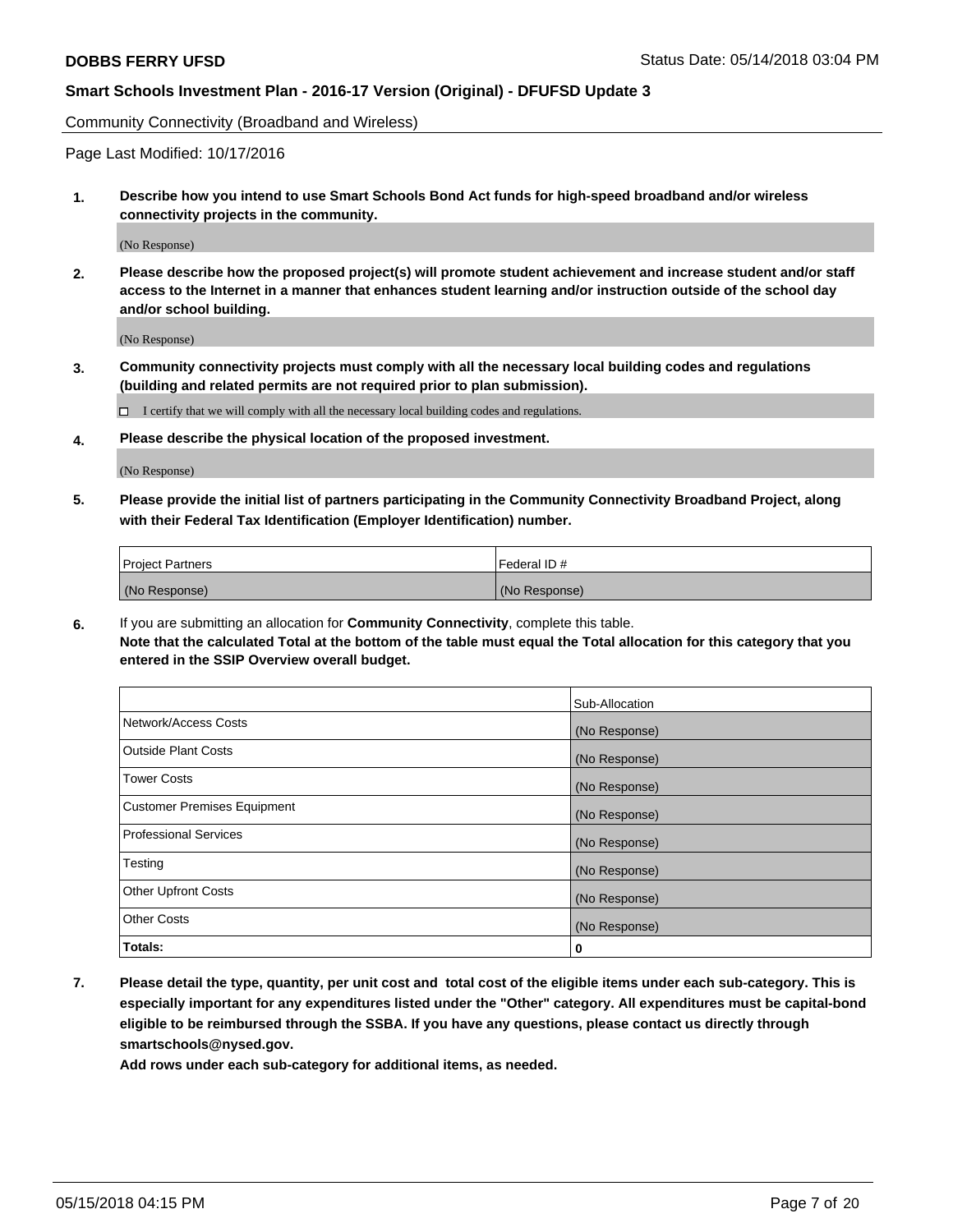Community Connectivity (Broadband and Wireless)

Page Last Modified: 10/17/2016

| Select the allowable expenditure<br>type.<br>Repeat to add another item under<br>each type. | Item to be purchased | Quantity      | Cost per Item | <b>Total Cost</b> |
|---------------------------------------------------------------------------------------------|----------------------|---------------|---------------|-------------------|
| (No Response)                                                                               | (No Response)        | (No Response) | (No Response) | (No Response)     |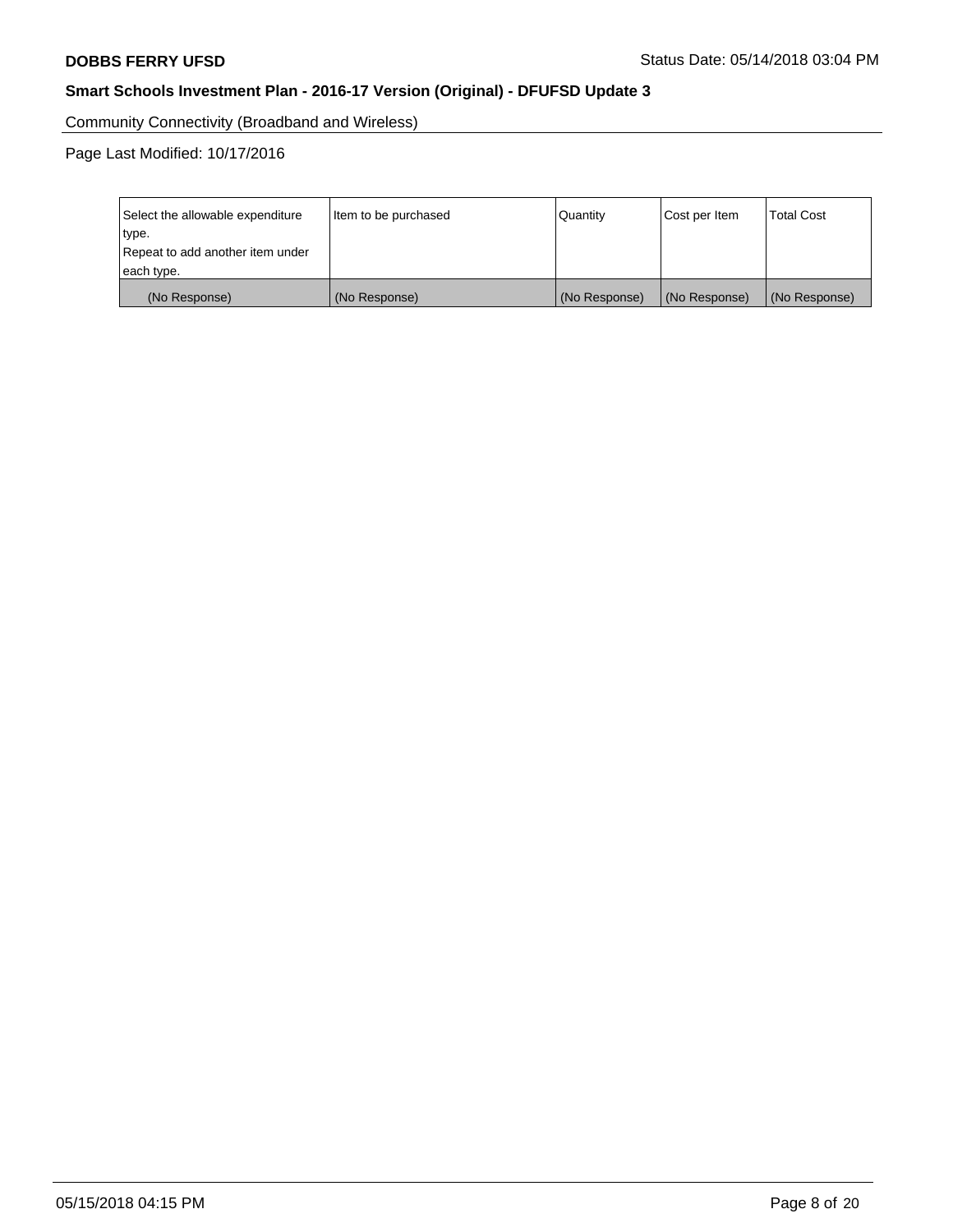#### Classroom Learning Technology

Page Last Modified: 05/02/2018

**1. In order for students and faculty to receive the maximum benefit from the technology made available under the Smart Schools Bond Act, their school buildings must possess sufficient connectivity infrastructure to ensure that devices can be used during the school day. Smart Schools Investment Plans must demonstrate that sufficient infrastructure that meets the Federal Communications Commission's 100 Mbps per 1,000 students standard currently exists in the buildings where new devices will be deployed, or is a planned use of a portion of Smart Schools Bond Act funds, or is under development through another funding source.**

**Smart Schools Bond Act funds used for technology infrastructure or classroom technology investments must increase the number of school buildings that meet or exceed the minimum speed standard of 100 Mbps per 1,000 students and staff within 12 months. This standard may be met on either a contracted 24/7 firm service or a "burstable" capability. If the standard is met under the burstable criteria, it must be:**

**1. Specifically codified in a service contract with a provider, and**

**2. Guaranteed to be available to all students and devices as needed, particularly during periods of high demand, such as computer-based testing (CBT) periods.**

**Please describe how your district already meets or is planning to meet this standard within 12 months of plan submission.**

As established by the Smart Schools Bond Act Guidance a precondition to utilizing the SSBA funds requires that the District must ensure adequate Internet bandwidth to further expand wireless connectivity for classrooms and additional technology devices for classrooms. The minimum adequate Internet bandwidth is 100 Mbps per 1,000 students to support the inclusion of additional learning technology devices for the classroom.

The Dobbs Ferry UFSD has a TLS connection from its Internet Service Provider (ISP) The Lower Hudson Regional Information Center (LHRIC)

with a bandwidth of 200 Mbps and we are planning on using the funds to maximize our infrastructure and upgrade our internal connections from 1

Gbps to 10 Gbps capabilities in alignment with our Instructional Technology Plan approved by NYSED.The LHRIC has assured us of continuous

support and additional bandwidth if required at times of demand such as distance learning, instructional technology activities and computer based testing.

The district has invested already in a 1 to 1 initiative for instructional devices. The SSBA funding will provide for necessary upgrades to the infrastructure, school connectivity and instructional devices to ensure equitable access to technology resources for all the students.

## **1a. If a district believes that it will be impossible to meet this standard within 12 months, it may apply for a waiver of this requirement, as described on the Smart Schools website. The waiver must be filed and approved by SED prior to submitting this survey.**

- By checking this box, you are certifying that the school district has an approved waiver of this requirement on file with the New York State Education Department.
- **2.** Connectivity Speed Calculator **(Required)**

|                         | l Number of<br><b>Students</b> | Multiply by<br>100 Kbps | Divide by 1000 Current Speed<br>to Convert to<br>Required<br>Speed in Mb | lin Mb | <b>Expected</b><br>Speed to be<br>Attained Within Required<br>12 Months | Expected Date<br><b>When</b><br>Speed Will be<br>Met |
|-------------------------|--------------------------------|-------------------------|--------------------------------------------------------------------------|--------|-------------------------------------------------------------------------|------------------------------------------------------|
| <b>Calculated Speed</b> |                                |                         |                                                                          |        |                                                                         |                                                      |
|                         | 1.460                          | 146,000                 | 146                                                                      | 200    | 200                                                                     | <b>Currently Met</b>                                 |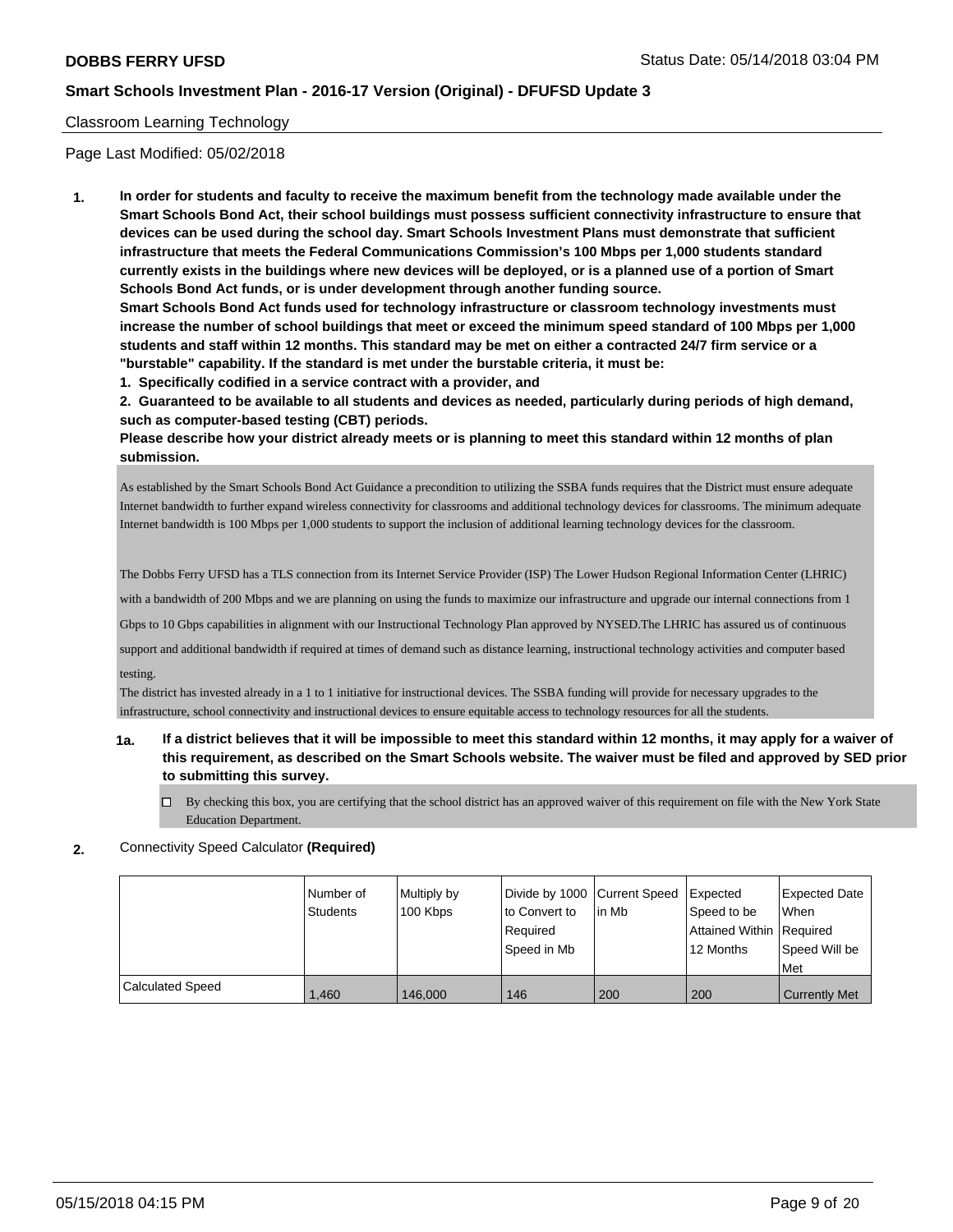#### Classroom Learning Technology

Page Last Modified: 05/02/2018

**3. If the district wishes to have students and staff access the Internet from wireless devices within the school building, or in close proximity to it, it must first ensure that it has a robust Wi-Fi network in place that has sufficient bandwidth to meet user demand.**

**Please describe how you have quantified this demand and how you plan to meet this demand.**

The Dobbs Ferry UFSD has a TLS connection from its Internet Service Provider (ISP) The Lower Hudson Regional Information Center (LHRIC) with a bandwidth of 200 Mbps and we are planning on using the funds to maximize our infrastructure and upgrade our internal connections from 1 Gbps to 10 Gbps capabilities in alignment with our Instructional Technology Plan approved by NYSED. Once we complete the school connectivity upgrades our existing Aerohive Access Points will be fully running standards 802.11 AC with throughput speeds of at least 1 Gbps and single-link throughput of at least 500 Mbps.

**4. All New York State public school districts are required to complete and submit an Instructional Technology Plan survey to the New York State Education Department in compliance with Section 753 of the Education Law and per Part 100.12 of the Commissioner's Regulations.**

**Districts that include educational technology purchases as part of their Smart Schools Investment Plan must have a submitted and approved Instructional Technology Plan survey on file with the New York State Education Department.**

- By checking this box, you are certifying that the school district has an approved Instructional Technology Plan survey on file with the New York State Education Department.
- **5. Describe the devices you intend to purchase and their compatibility with existing or planned platforms or systems. Specifically address the adequacy of each facility's electrical, HVAC and other infrastructure necessary to install and support the operation of the planned technology.**

The goal of the Smart Schools Bond Act is to increase use of and access to educational technology to improve learning and opportunity for students. The Dobbs Ferry UFSD will use part of the allocations from the Smart School Bond funding for School Connectivity upgrades. On July 21, 2015, school community stakeholders met to discuss options for allocating our Smart Schools Bond Act award from New York State. The categories identified were School Connectivity and Classroom Technology:

Classroom Technology category will cover the replacement of and or upgrades to:

- Smartboards: Upgrade and replace older boards to the latest model to help with teaching in the classroom.
- Chromebooks: Replacement and adding of Chromebooks for students use.

• Computers / Laptops: Adding and upgrading of desktop and laptop computers for the use in classrooms and throughout the district.

These funds would allow us to obtain and upgrade newer Smartboards, Chromebooks, Desktop Computers, Laptop Computers and devices for non public school.. This would provide us with the devices needed to provide students and staff with a better teaching and learning environment throughout our district. It would also provide teachers and students with the tools necessary to improve their teaching through technology. All these new devices are compatible with our current facilities, electrical and HVAC systems. We don't expect any issues during implementation.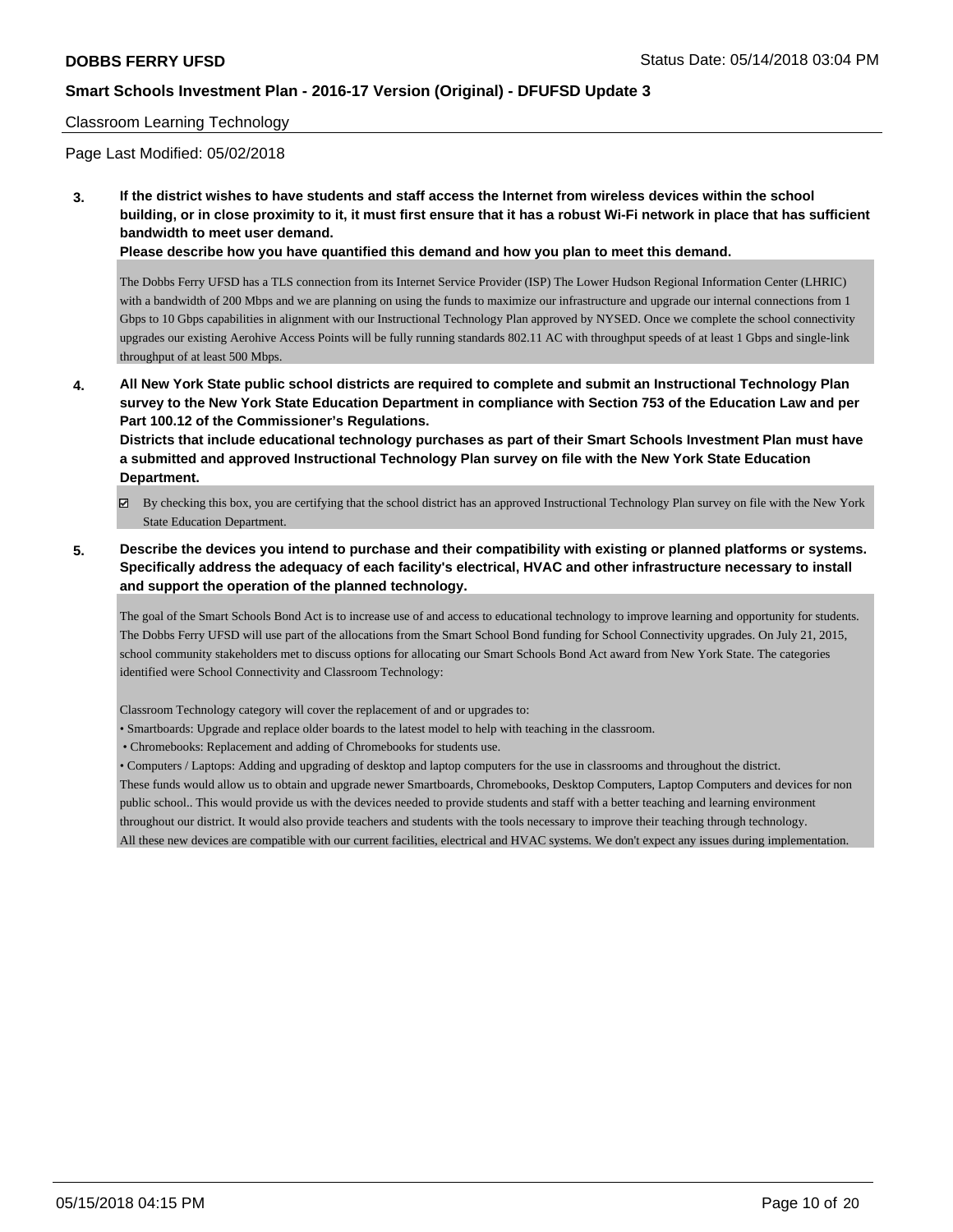#### Classroom Learning Technology

Page Last Modified: 05/02/2018

- **6. Describe how the proposed technology purchases will:**
	- **> enhance differentiated instruction;**
	- **> expand student learning inside and outside the classroom;**
	- **> benefit students with disabilities and English language learners; and**
	- **> contribute to the reduction of other learning gaps that have been identified within the district.**

**The expectation is that districts will place a priority on addressing the needs of students who struggle to succeed in a rigorous curriculum. Responses in this section should specifically address this concern and align with the district's Instructional Technology Plan (in particular Question 2 of E. Curriculum and Instruction: "Does the district's instructional technology plan address the needs of students with disabilities to ensure equitable access to instruction, materials and assessments?" and Question 3 of the same section: "Does the district's instructional technology plan address the provision of assistive technology specifically for students with disabilities to ensure access to and participation in the general curriculum?"**

The SSIP provides for the increased/replacement purchase of Chromebooks for all students as well as the upgrade/replacement of Desktop computers, Laptops and Smartboards throughout District. These are critical technology tools for our ELL learners. Students in grades 4-12 have individual Chromebooks for the use in school and also at home for students in Grades 7-12.

In alignment with our NYSED approved instructional technology plan, all students with disabilities are given equitable access to technologies at all grade levels. Students with disabilities and aligned with IEP requirements are given a variety of assistive technology options. Specific examples of software and apps used with ELLs and Students with Disabilities are:

Read, Write, Google; Book Share, Web Reader, Khan Academy, SpeakIT, Speech recognition, Typing Club and Screen Castify.

**7. Where appropriate, describe how the proposed technology purchases will enhance ongoing communication with parents and other stakeholders and help the district facilitate technology-based regional partnerships, including distance learning and other efforts.**

SSBA funding will provide upgrades for our school connectivity and the use of instructional devices enhancing the level of communication with community stakeholders, teaching and learning in the classroom and facilitating access anywhere, anytime to instructional technology resources and information.

Our library media specialist will actively participate with classroom teachers providing distance learning opportunities for the students.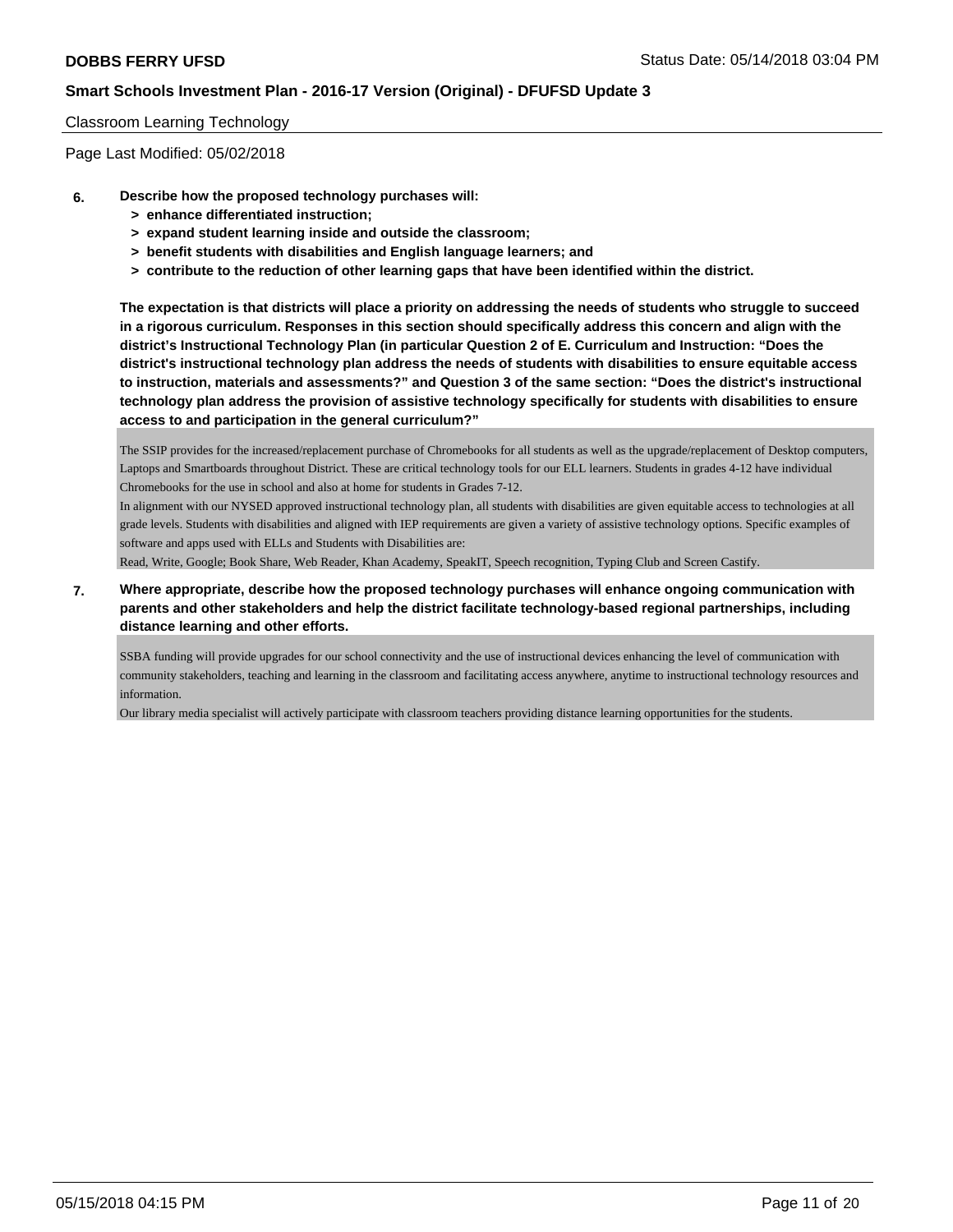#### Classroom Learning Technology

Page Last Modified: 05/02/2018

**8. Describe the district's plan to provide professional development to ensure that administrators, teachers and staff can employ the technology purchased to enhance instruction successfully.**

**Note: This response should be aligned and expanded upon in accordance with your district's response to Question 1 of F. Professional Development of your Instructional Technology Plan: "Please provide a summary of professional development offered to teachers and staff, for the time period covered by this plan, to support technology to enhance teaching and learning. Please include topics, audience and method of delivery within your summary."**

The District provides financial support for professional development for teachers at all grade levels and works closely with the Dobbs Ferry Schools Foundation to support teacher instructional practices which integrate technology into the classrooms. Professional development will support teachers ability to collaborate with colleagues. (New York State Professional Development Standard # 4)

| Topics                                                                                  | Audience                                                   | Method of Deliver and Summary                                                                                                                                                                                                                                                                                                                                                                                                                                                                                                                                                                                                                                                                                                                                                                                                                                                                                                                                          |  |
|-----------------------------------------------------------------------------------------|------------------------------------------------------------|------------------------------------------------------------------------------------------------------------------------------------------------------------------------------------------------------------------------------------------------------------------------------------------------------------------------------------------------------------------------------------------------------------------------------------------------------------------------------------------------------------------------------------------------------------------------------------------------------------------------------------------------------------------------------------------------------------------------------------------------------------------------------------------------------------------------------------------------------------------------------------------------------------------------------------------------------------------------|--|
| Designing professional development and<br>addressing diverse learning needs; Evaluation | Teachers, administrators, and administrative<br>assistants | Dobbs Ferry is committed to providing teachers<br>with opportunities to expand their knowledge of<br>the technology skills necessary to provide<br>developmentally appropriate instructional<br>strategies. Teachers and staff have many<br>opportunities for professional learning. The<br>District has monthly technology sessions which<br>have been provided to teachers over the<br>past four years. These menu driven sessions are<br>designed to address staff learning needs that<br>emerge from the administration of the Clarity<br>survey each spring. This is consistent with the<br>New York State Professional Development<br>standard #1 which calls for job embedded<br>learning that is based on needs identified in data.<br>Currently, the District staff is engaged in<br>professional learning around Google tools for<br>education, including Google classroom. Wehave<br>Google certified educators who "turn key"<br>training with colleagues. |  |
| Content knowledge and quality teaching;<br>Technology                                   | Administrators,<br>teachers                                | The district has added an emerging technology<br>coach who works in the District two days each<br>week. This provides teachers "just-in-ti<br>classroom support as they try new technologies<br>for student learning, and the coach works with<br>the teachers to embed the technology<br>purposefully into the curricula. Our teachers<br>participate in the Rivertowns Consortium<br>coordinated by the Teachers Center where they<br>learn with their colleagues from surrounding<br>Districts and where the turn-key best practices in<br>technology integration.                                                                                                                                                                                                                                                                                                                                                                                                  |  |
| Research-based professional learning and<br>collaboration                               | Administrators, teachers, students                         | The district has ternal turn-key trainers and<br>subscribes to the Model Schools and Emerging<br>Technologies services offered by the Lower<br>Hudson Regional Information Center. The<br>foc is on research based models and teachers<br>participate in professional learning communities,<br>both on-site and online, and the district                                                                                                                                                                                                                                                                                                                                                                                                                                                                                                                                                                                                                               |  |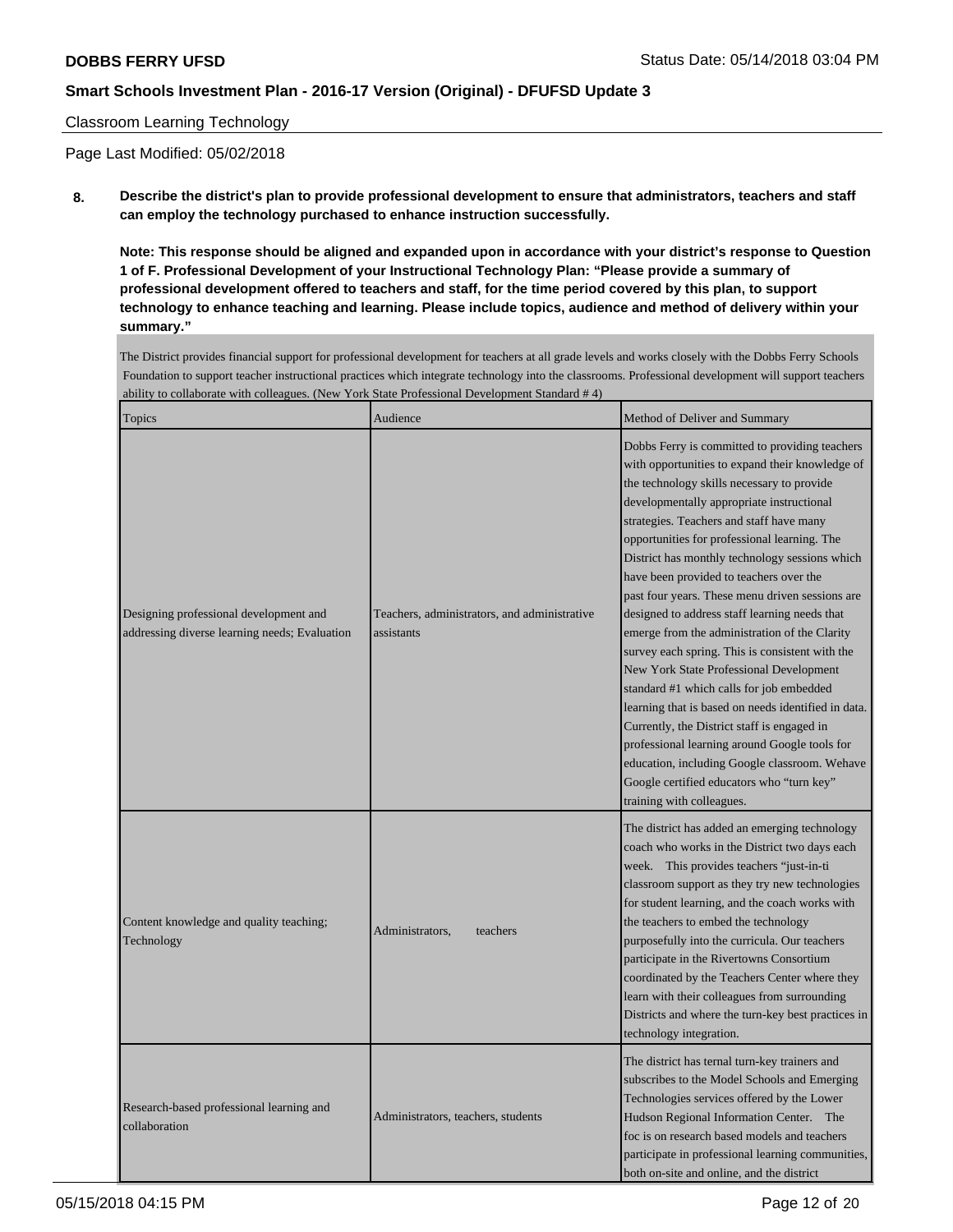#### Classroom Learning Technology

Page Last Modified: 05/02/2018

|  | <b>promotes</b> | this with dedicated time each month. |
|--|-----------------|--------------------------------------|
|  |                 |                                      |

**9. Districts must contact the SUNY/CUNY teacher preparation program that supplies the largest number of the district's new teachers to request advice on innovative uses and best practices at the intersection of pedagogy and educational technology.**

By checking this box, you certify that you have contacted the SUNY/CUNY teacher preparation program that supplies the largest number of your new teachers to request advice on these issues.

**9a. Please enter the name of the SUNY or CUNY Institution that you contacted.**

SUNY New Paltz

**9b. Enter the primary Institution phone number.**

845-257-2887

**9c. Enter the name of the contact person with whom you consulted and/or will be collaborating with on innovative uses of technology and best practices.**

Kiersten Greene

**10. A district whose Smart Schools Investment Plan proposes the purchase of technology devices and other hardware must account for nonpublic schools in the district.**

**Are there nonpublic schools within your school district?**

- Yes
- $\hfill \square$  No
- **10a. Describe your plan to loan purchased hardware to nonpublic schools within your district. The plan should use your district's nonpublic per-student loan amount calculated below, within the framework of the guidance. Please enter the date by which nonpublic schools must request classroom technology items. Also, specify in your response the devices that the nonpublic schools have requested, as well as in the in the Budget and the Expenditure Table at the end of the page.**

The Dobbs Ferry UFSD, BOE and Community have approved the preliminary Smart Schools Investment Plan for the school district allocation of \$ 367,973 dollars for investment in instructional technology infrastructure, and classroom learning technology. The Dobbs Ferry UFSD SSBA allocation for Classroom Learning Technology is \$ 117,117 which will be shared with The Master's School, a Non-Public School in the geographical boundaries of Dobbs Ferry UFSD. The Calculated shared Non-Public School Loan Amount is \$36,520.

The Dobbs Ferry UFSD met with the Non-Public School in the geographical boundaries: "The Master's School" on 01/20/2017 and agreed to the funding source rules and regulations as well as sharing with the non-public school devices via a loan program up to the total non-public allocation of \$36,520.

The loaning program will establish an application process for a period of thirty days beginning on July 1 of every school year after funding is granted and purchases made. Once the application by non-public school is approved by the public school district, the technology will be available for loaning. These devices will remain property of the Dobbs Ferry UFSD. Every year the Dobbs Ferry UFSD will assign a district staff member to verify and confirm inventory control and status of devices at the non-public school premises. Smart Schools Bond Act Guidelines are located at: http://www.p12.nysed.gov/mgtserv/documents/SmartSchoolsBondActGuidance\_AL5-16-16.pdf

**10b. A final Smart Schools Investment Plan cannot be approved until school authorities have adopted regulations specifying the date by which requests from nonpublic schools for the purchase and loan of Smart Schools Bond Act classroom technology must be received by the district.**

 $\boxtimes$  By checking this box, you certify that you have such a plan and associated regulations in place that have been made public.

**11.** Nonpublic Classroom Technology Loan Calculator

The Smart Schools Bond Act provides that any Classroom Learning Technology purchases made using Smart Schools funds shall be lent, upon request, to nonpublic schools in the district. However, no school district shall be required to loan technology in amounts greater than the total obtained and spent on technology pursuant to the Smart Schools Bond Act and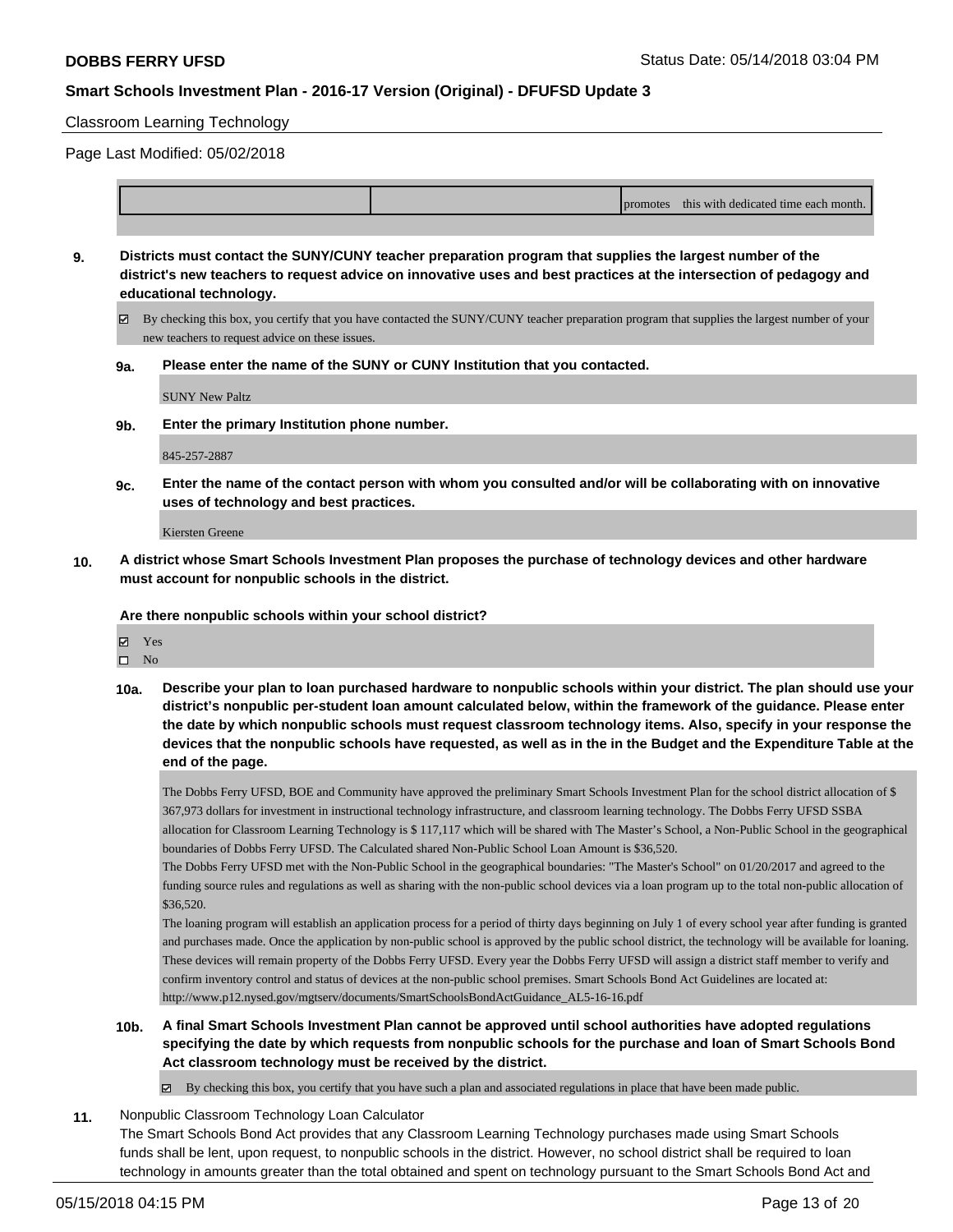#### Classroom Learning Technology

#### Page Last Modified: 05/02/2018

the value of such loan may not exceed the total of \$250 multiplied by the nonpublic school enrollment in the base year at the time of enactment.

See: http://www.p12.nysed.gov/mgtserv/smart\_schools/docs/Smart\_Schools\_Bond\_Act\_Guidance\_04.27.15\_Final.pdf.

|                                       | 1. Classroom<br>Technology | 12. Public<br>Enrollment | 3. Nonpublic<br>Enrollment | l 4. Sum of<br>Public and | 15. Total Per<br>Pupil Sub- | 6. Total<br>l Nonpublic Loan I |
|---------------------------------------|----------------------------|--------------------------|----------------------------|---------------------------|-----------------------------|--------------------------------|
|                                       | Sub-allocation             | $(2014-15)$              | $(2014-15)$                | l Nonpublic<br>Enrollment | lallocation                 | Amount                         |
|                                       |                            |                          |                            |                           |                             |                                |
| Calculated Nonpublic Loan<br>l Amount | 117.117                    | .460                     | 664                        | 2.124                     | 55                          | 36.520                         |

**12. To ensure the sustainability of technology purchases made with Smart Schools funds, districts must demonstrate a long-term plan to maintain and replace technology purchases supported by Smart Schools Bond Act funds. This sustainability plan shall demonstrate a district's capacity to support recurring costs of use that are ineligible for Smart Schools Bond Act funding such as device maintenance, technical support, Internet and wireless fees, maintenance of hotspots, staff professional development, building maintenance and the replacement of incidental items. Further, such a sustainability plan shall include a long-term plan for the replacement of purchased devices and equipment at the end of their useful life with other funding sources.**

By checking this box, you certify that the district has a sustainability plan as described above.

**13. Districts must ensure that devices purchased with Smart Schools Bond funds will be distributed, prepared for use, maintained and supported appropriately. Districts must maintain detailed device inventories in accordance with generally accepted accounting principles.**

By checking this box, you certify that the district has a distribution and inventory management plan and system in place.

**14.** If you are submitting an allocation for **Classroom Learning Technology** complete this table. **Note that the calculated Total at the bottom of the table must equal the Total allocation for this category that you entered in the SSIP Overview overall budget.**

|                          | Sub-Allocation |
|--------------------------|----------------|
| Interactive Whiteboards  | 52,725         |
| <b>Computer Servers</b>  | l 0            |
| <b>Desktop Computers</b> | 2,960          |
| Laptop Computers         | 24,912         |
| <b>Tablet Computers</b>  | l 0            |
| <b>Other Costs</b>       | 36,520         |
| Totals:                  | 117,117        |

**15. Please detail the type, quantity, per unit cost and total cost of the eligible items under each sub-category. This is especially important for any expenditures listed under the "Other" category. All expenditures must be capital-bond eligible to be reimbursed through the SSBA. If you have any questions, please contact us directly through smartschools@nysed.gov.**

**Please specify in the "Item to be Purchased" field which specific expenditures and items are planned to meet the district's nonpublic loan requirement, if applicable.**

**NOTE: Wireless Access Points that will be loaned/purchased for nonpublic schools should ONLY be included in this category, not under School Connectivity, where public school districts would list them. Add rows under each sub-category for additional items, as needed.**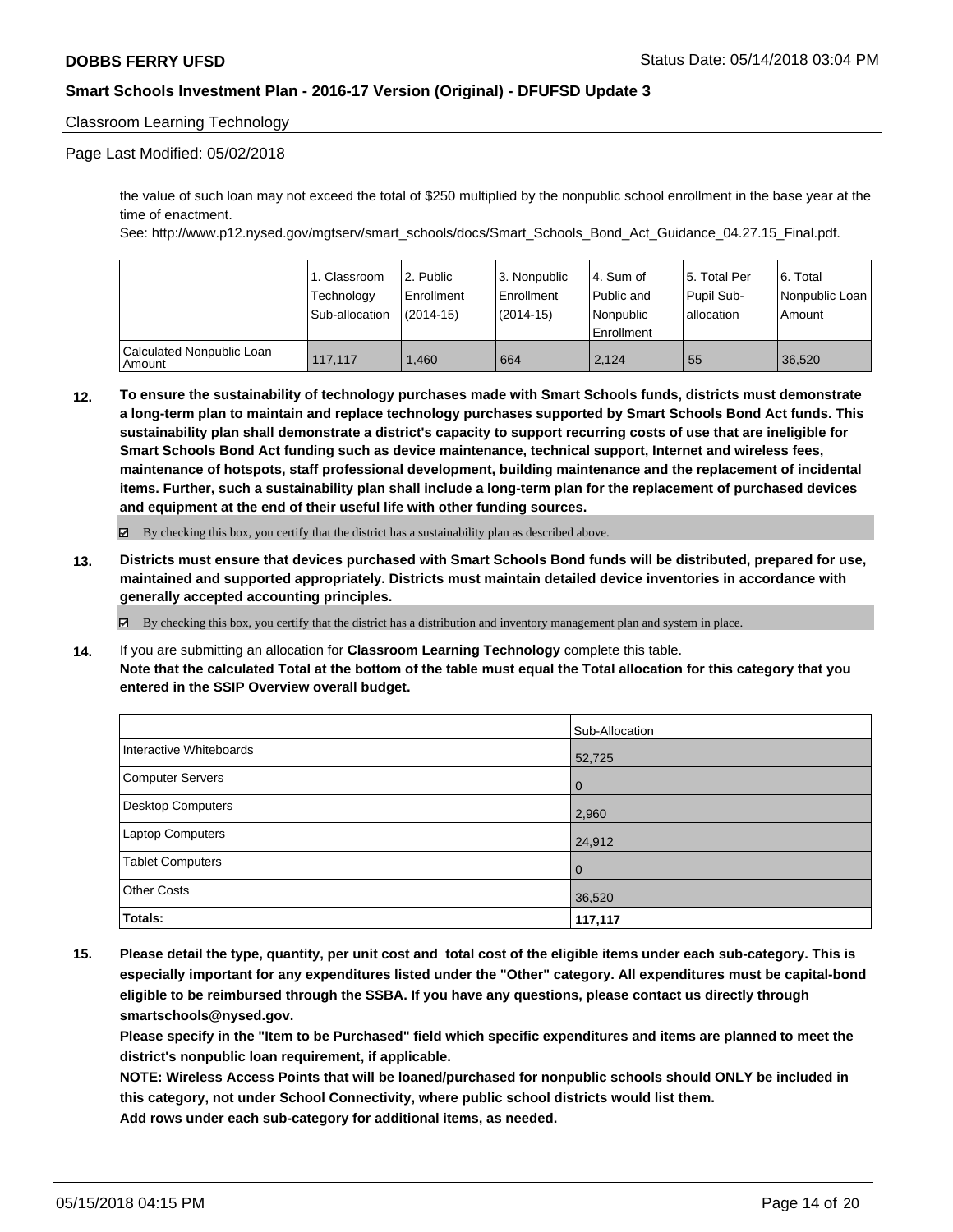## Classroom Learning Technology

| Select the allowable expenditure | I Item to be Purchased       | Quantity | Cost per Item | <b>Total Cost</b> |
|----------------------------------|------------------------------|----------|---------------|-------------------|
| type.                            |                              |          |               |                   |
| Repeat to add another item under |                              |          |               |                   |
| each type.                       |                              |          |               |                   |
| Interactive Whiteboards          | Interactive Whiteboards      | 15       | 3,515         | 52,725            |
| <b>Desktop Computers</b>         | <b>Classroom Computers</b>   | 5        | 592           | 2,960             |
| <b>Laptop Computers</b>          | <b>Classroom Chromebooks</b> | 54       | 240           | 12.960            |
| <b>Laptop Computers</b>          | <b>Classroom Laptops</b>     | 24       | 498           | 11,952            |
| <b>Other Costs</b>               | Non Public                   |          | 36,520        | 36,520            |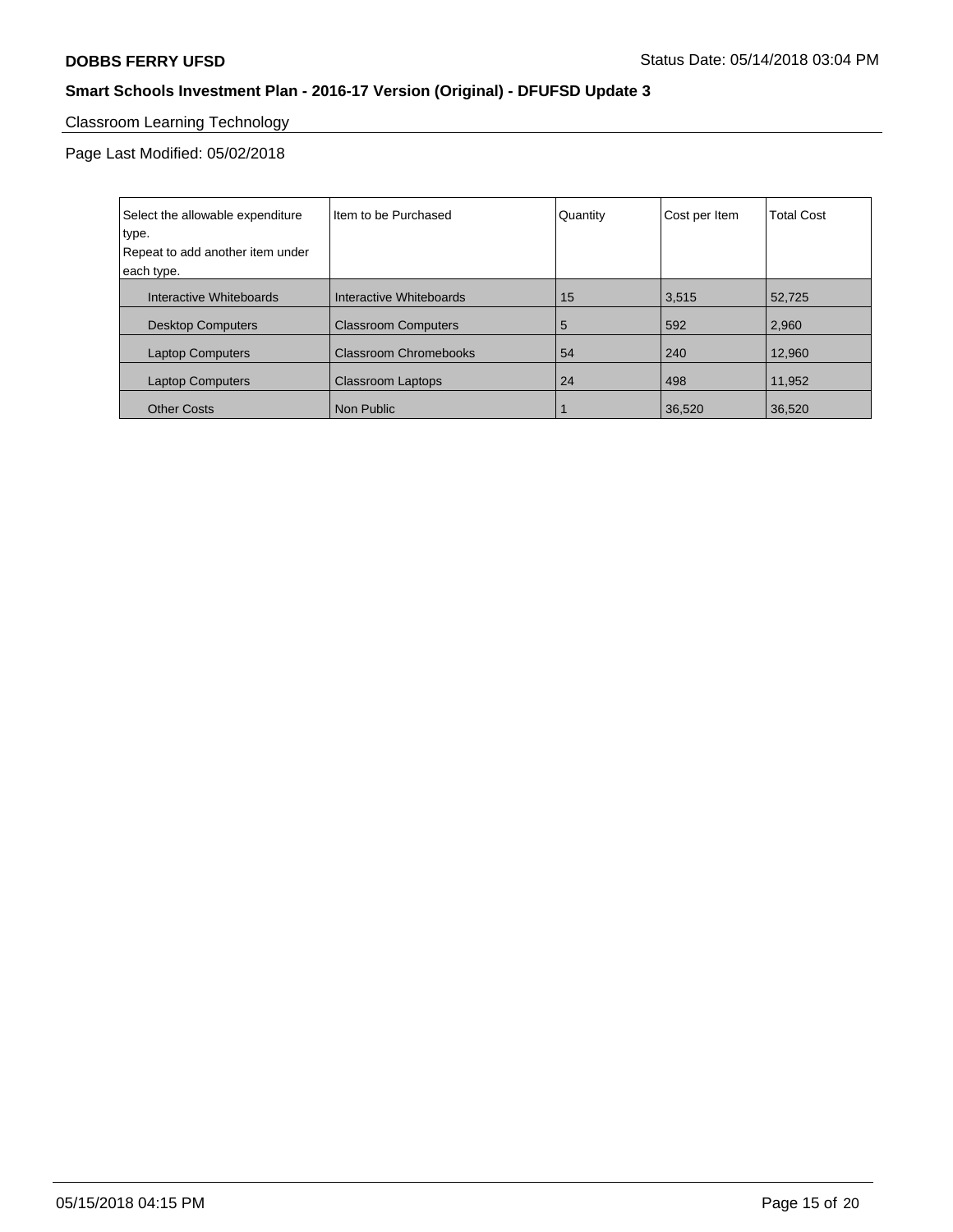#### Pre-Kindergarten Classrooms

Page Last Modified: 05/02/2018

**1. Provide information regarding how and where the district is currently serving pre-kindergarten students and justify the need for additional space with enrollment projections over 3 years.**

(No Response)

- **2. Describe the district's plan to construct, enhance or modernize education facilities to accommodate prekindergarten programs. Such plans must include:**
	- **Specific descriptions of what the district intends to do to each space;**
	- **An affirmation that pre-kindergarten classrooms will contain a minimum of 900 square feet per classroom;**
	- **The number of classrooms involved;**
	- **The approximate construction costs per classroom; and**
	- **Confirmation that the space is district-owned or has a long-term lease that exceeds the probable useful life of the improvements.**

(No Response)

**3. Smart Schools Bond Act funds may only be used for capital construction costs. Describe the type and amount of additional funds that will be required to support ineligible ongoing costs (e.g. instruction, supplies) associated with any additional pre-kindergarten classrooms that the district plans to add.**

(No Response)

**4. All plans and specifications for the erection, repair, enlargement or remodeling of school buildings in any public school district in the State must be reviewed and approved by the Commissioner. Districts that plan capital projects using their Smart Schools Bond Act funds will undergo a Preliminary Review Process by the Office of Facilities Planning.**

**Please indicate on a separate row each project number given to you by the Office of Facilities Planning.**

| <b>Project Number</b> |  |
|-----------------------|--|
| (No Response)         |  |

**5.** If you have made an allocation for **Pre-Kindergarten Classrooms,** complete this table.

**Note that the calculated Total at the bottom of the table must equal the Total allocation for this category that you entered in the SSIP Overview overall budget.**

|                                          | Sub-Allocation |
|------------------------------------------|----------------|
| Construct Pre-K Classrooms               | (No Response)  |
| Enhance/Modernize Educational Facilities | (No Response)  |
| Other Costs                              | (No Response)  |
| Totals:                                  | 0              |

**6. Please detail the type, quantity, per unit cost and total cost of the eligible items under each sub-category. This is especially important for any expenditures listed under the "Other" category. All expenditures must be capital-bond eligible to be reimbursed through the SSBA. If you have any questions, please contact us directly through smartschools@nysed.gov.**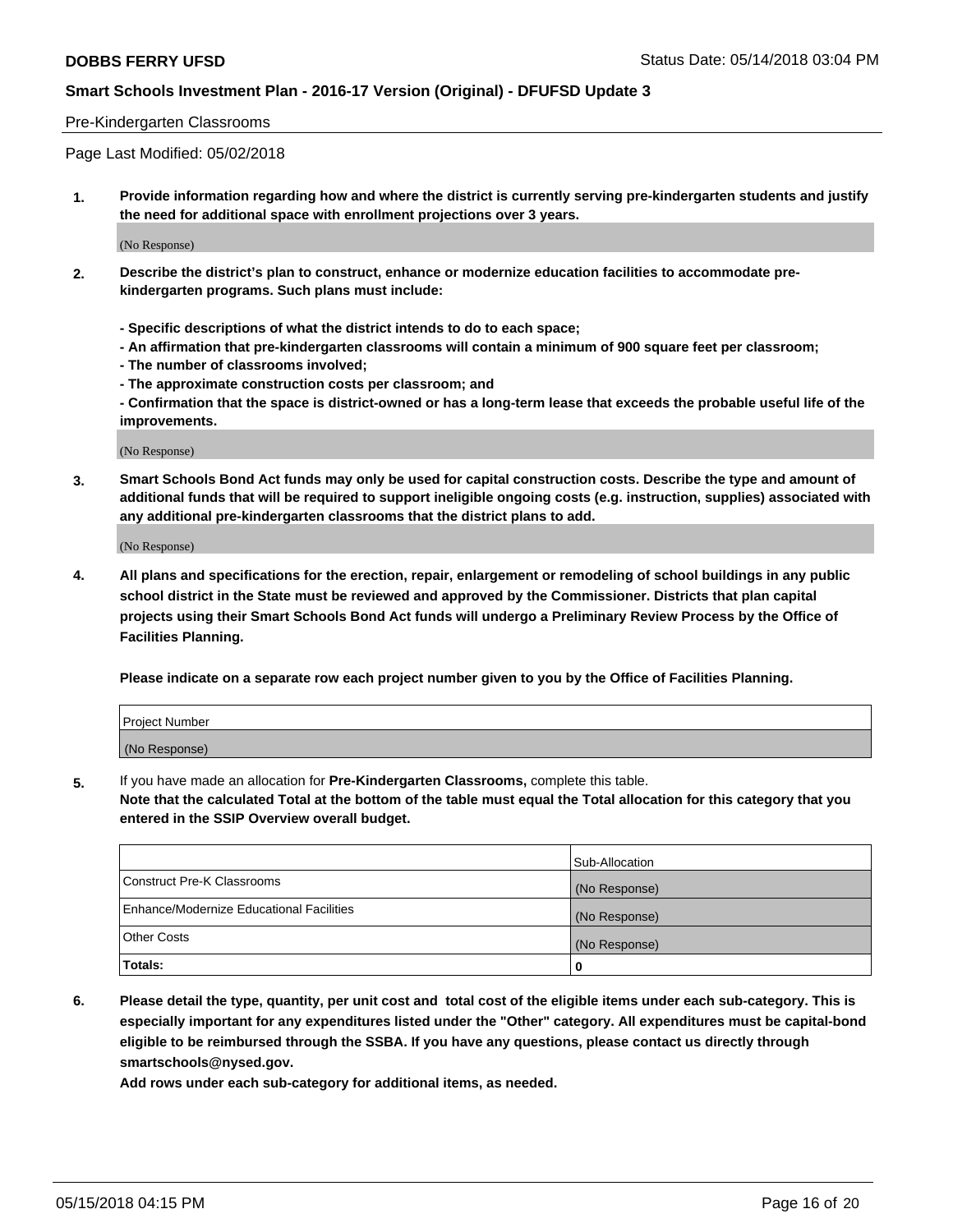## Pre-Kindergarten Classrooms

| Select the allowable expenditure | Item to be purchased | Quantity      | Cost per Item | <b>Total Cost</b> |
|----------------------------------|----------------------|---------------|---------------|-------------------|
| type.                            |                      |               |               |                   |
| Repeat to add another item under |                      |               |               |                   |
| each type.                       |                      |               |               |                   |
| (No Response)                    | (No Response)        | (No Response) | (No Response) | (No Response)     |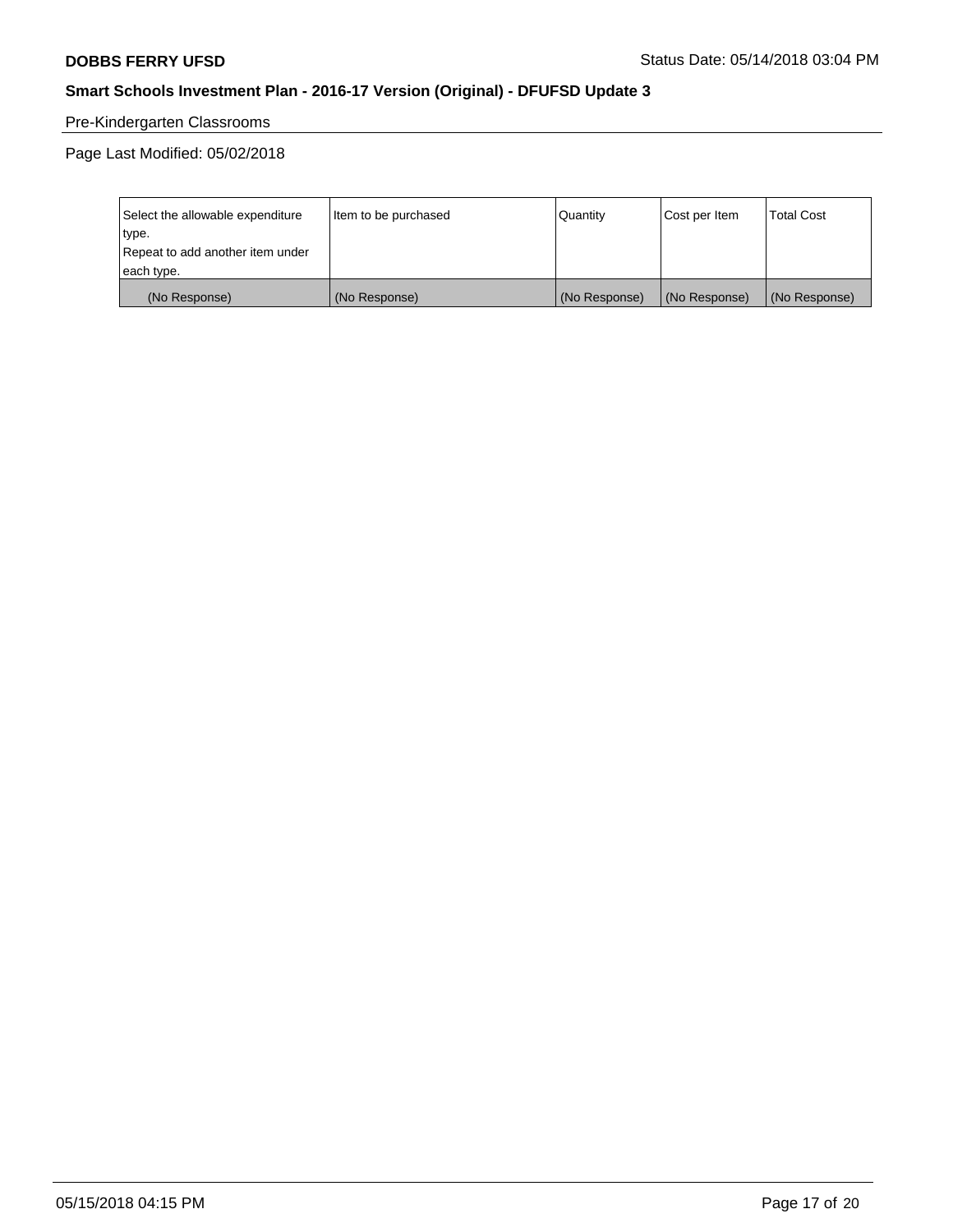Replace Transportable Classrooms

Page Last Modified: 05/02/2018

**1. Describe the district's plan to construct, enhance or modernize education facilities to provide high-quality instructional space by replacing transportable classrooms.**

(No Response)

**2. All plans and specifications for the erection, repair, enlargement or remodeling of school buildings in any public school district in the State must be reviewed and approved by the Commissioner. Districts that plan capital projects using their Smart Schools Bond Act funds will undergo a Preliminary Review Process by the Office of Facilities Planning.**

**Please indicate on a separate row each project number given to you by the Office of Facilities Planning.**

| <b>Project Number</b> |  |
|-----------------------|--|
| (No Response)         |  |
|                       |  |

**3. For large projects that seek to blend Smart Schools Bond Act dollars with other funds, please note that Smart Schools Bond Act funds can be allocated on a pro rata basis depending on the number of new classrooms built that directly replace transportable classroom units.**

**If a district seeks to blend Smart Schools Bond Act dollars with other funds describe below what other funds are being used and what portion of the money will be Smart Schools Bond Act funds.**

(No Response)

**4.** If you have made an allocation for **Replace Transportable Classrooms**, complete this table. **Note that the calculated Total at the bottom of the table must equal the Total allocation for this category that you entered in the SSIP Overview overall budget.**

|                                                | Sub-Allocation |
|------------------------------------------------|----------------|
| Construct New Instructional Space              | (No Response)  |
| Enhance/Modernize Existing Instructional Space | (No Response)  |
| Other Costs                                    | (No Response)  |
| Totals:                                        | 0              |

**5. Please detail the type, quantity, per unit cost and total cost of the eligible items under each sub-category. This is especially important for any expenditures listed under the "Other" category. All expenditures must be capital-bond eligible to be reimbursed through the SSBA. If you have any questions, please contact us directly through smartschools@nysed.gov.**

| Select the allowable expenditure<br>type. | Item to be purchased | Quantity      | Cost per Item | <b>Total Cost</b> |
|-------------------------------------------|----------------------|---------------|---------------|-------------------|
| Repeat to add another item under          |                      |               |               |                   |
| each type.                                |                      |               |               |                   |
| (No Response)                             | (No Response)        | (No Response) | (No Response) | (No Response)     |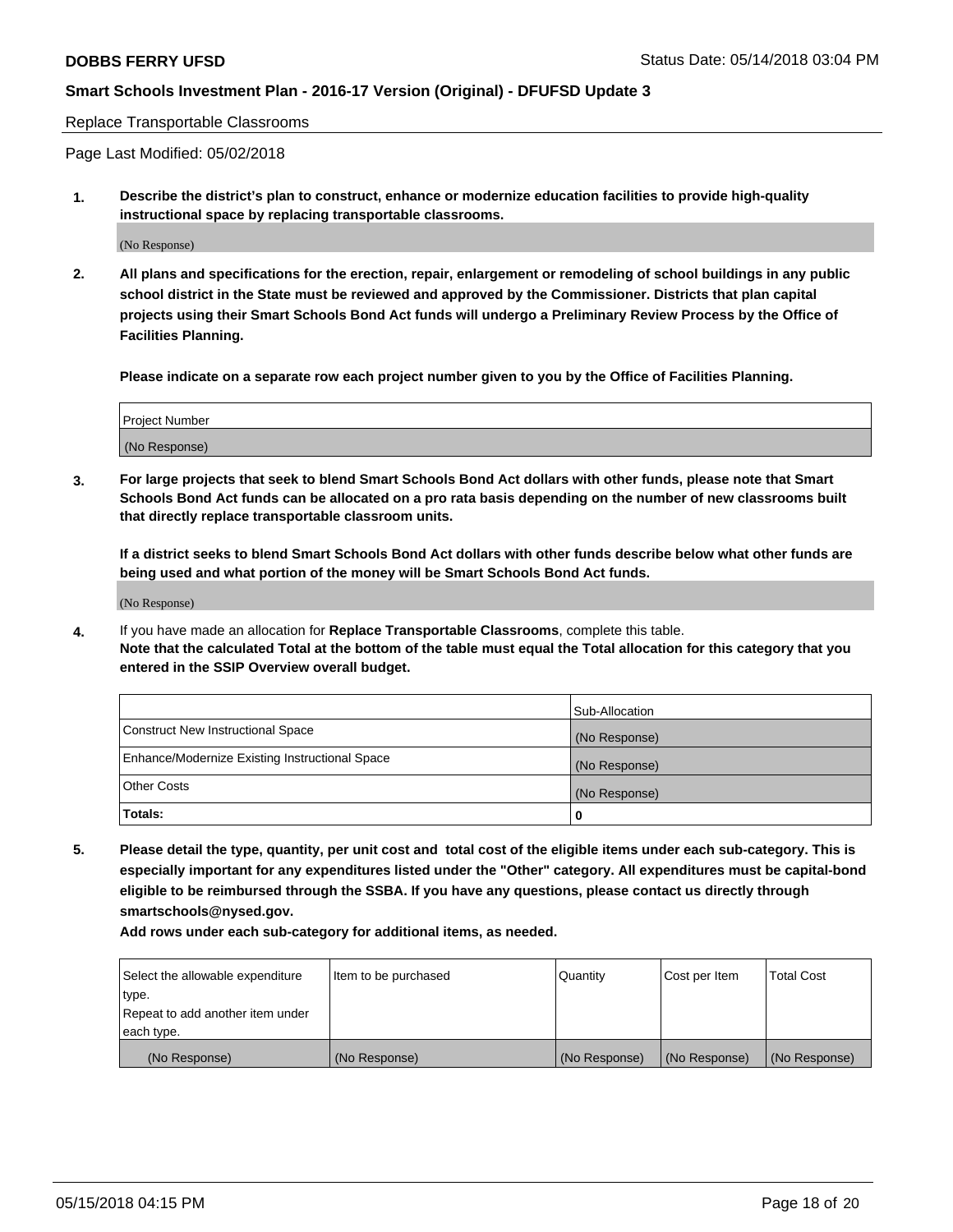#### High-Tech Security Features

Page Last Modified: 05/02/2018

**1. Describe how you intend to use Smart Schools Bond Act funds to install high-tech security features in school buildings and on school campuses.**

(No Response)

**2. All plans and specifications for the erection, repair, enlargement or remodeling of school buildings in any public school district in the State must be reviewed and approved by the Commissioner. Districts that plan capital projects using their Smart Schools Bond Act funds will undergo a Preliminary Review Process by the Office of Facilities Planning.** 

**Please indicate on a separate row each project number given to you by the Office of Facilities Planning.**

| <b>Project Number</b> |  |  |
|-----------------------|--|--|
|                       |  |  |
| (No Response)         |  |  |

- **3. Was your project deemed eligible for streamlined Review?**
	- Yes  $\square$  No
- **4. Include the name and license number of the architect or engineer of record.**

| Name          | License Number |
|---------------|----------------|
| (No Response) | (No Response)  |

**5.** If you have made an allocation for **High-Tech Security Features**, complete this table. **Note that the calculated Total at the bottom of the table must equal the Total allocation for this category that you entered in the SSIP Overview overall budget.**

|                                                      | Sub-Allocation |
|------------------------------------------------------|----------------|
| Capital-Intensive Security Project (Standard Review) | (No Response)  |
| <b>Electronic Security System</b>                    | (No Response)  |
| <b>Entry Control System</b>                          | (No Response)  |
| Approved Door Hardening Project                      | (No Response)  |
| <b>Other Costs</b>                                   | (No Response)  |
| Totals:                                              | 0              |

**6. Please detail the type, quantity, per unit cost and total cost of the eligible items under each sub-category. This is especially important for any expenditures listed under the "Other" category. All expenditures must be capital-bond eligible to be reimbursed through the SSBA. If you have any questions, please contact us directly through smartschools@nysed.gov.**

| Select the allowable expenditure | Item to be purchased | Quantity      | Cost per Item | <b>Total Cost</b> |
|----------------------------------|----------------------|---------------|---------------|-------------------|
| type.                            |                      |               |               |                   |
| Repeat to add another item under |                      |               |               |                   |
| each type.                       |                      |               |               |                   |
| (No Response)                    | (No Response)        | (No Response) | (No Response) | (No Response)     |